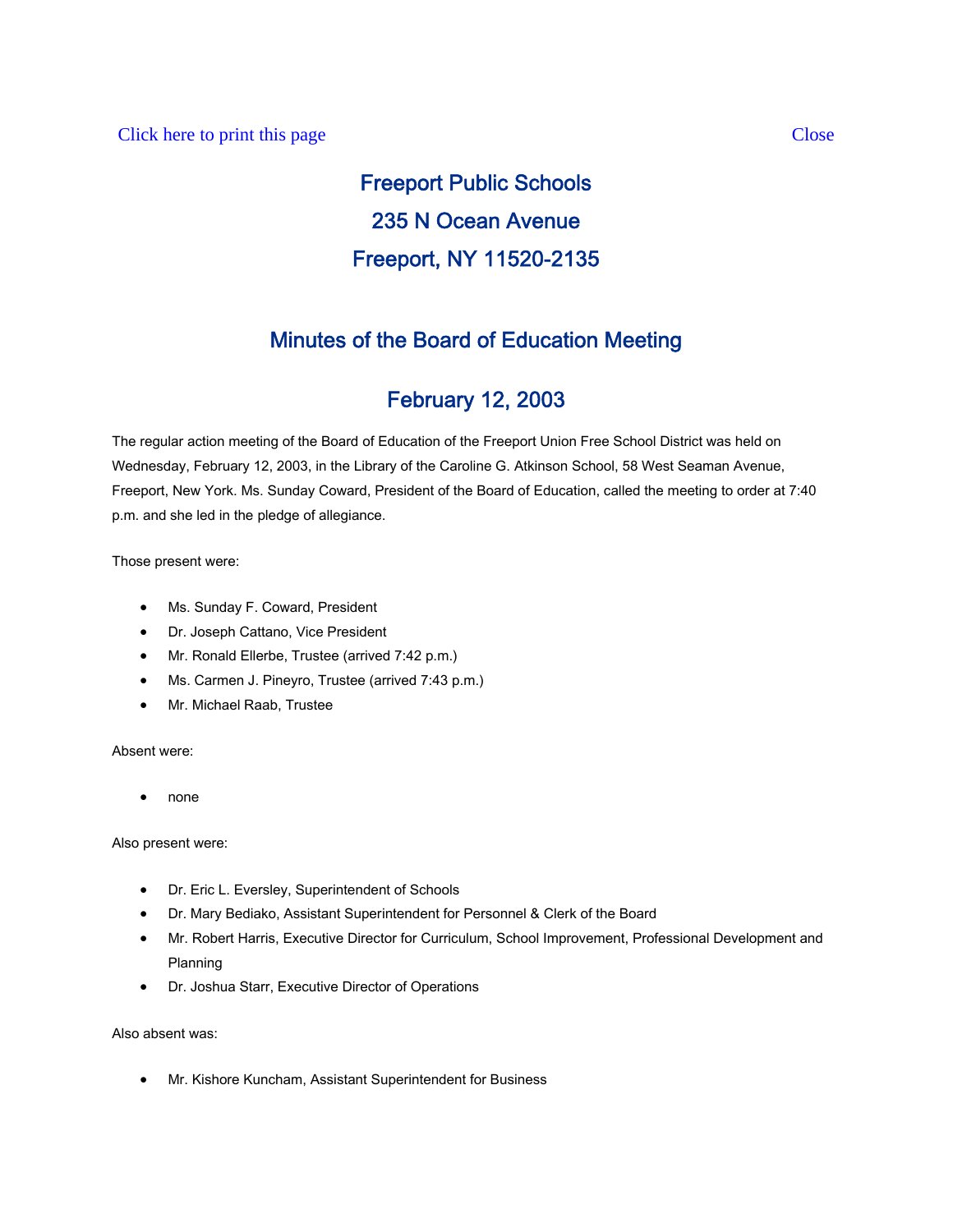Guests were:

• none

The number of people in the audience at the opening of the meeting was approximately 100.

#### Superintendent's Report

Dr. Eversley, Superintendent of Schools, welcomed Doug Martinez, our new Audio-Visual Technician and his assistant Michael First. Dr. Eversley also offered his congratulations to Paula Lein, Principal, Archer Street School, for their Math Night on February 11, 2003. He praised them for a great publicity campaign and the terrific turnout. Hundreds of parents and students were in attendance with a great time enjoyed by all!

Dr. Eversley also recognized Ms. Joyce Lisi and Mr. Frank Tucker for their outstanding work for the Nassau County Regional Board of PTA.

The Superintendent was delighted to inform the Board and public that Archer Street School was named as one of the most improved schools for the 4th Grade Math assessment tests. He was further pleased to inform everyone that Giblyn and Bayview were also cited for being on the most improved list for Nassau County on the English Language Arts test for the years1999-2002. He also announced that New Visions School has received a call from New York State informing them that they will be recognized for student success on the 4th Grade ELA tests.

Dr. Eversley announced to the public that due to the increased level of the terrorism alerts all field trips to New York City are temporarily suspended. All trips will be reviewed on a case by case basis.

The employees who have worked for Freeport Public Schools for twenty years were also honored. The Principals introduced the twenty-year employees from their buildings and congratulated them on their service to the children of Freeport. Ms. Sunday Coward, President of the School Board, and Dr. Eversley, presented pins and certificates of recognition to staff members who have been with the district for twenty years. Those employees recognized for their service were:

- Florence Bell
- **Marion Bencivenga**
- **Judy Birnbaum**
- **John Cassidy**
- **Maria Duran**
- **Colleen Gallo**
- **John Pizzo**
- **Patricia Quinton**
- **Joann Trub**
- Diane Wahlers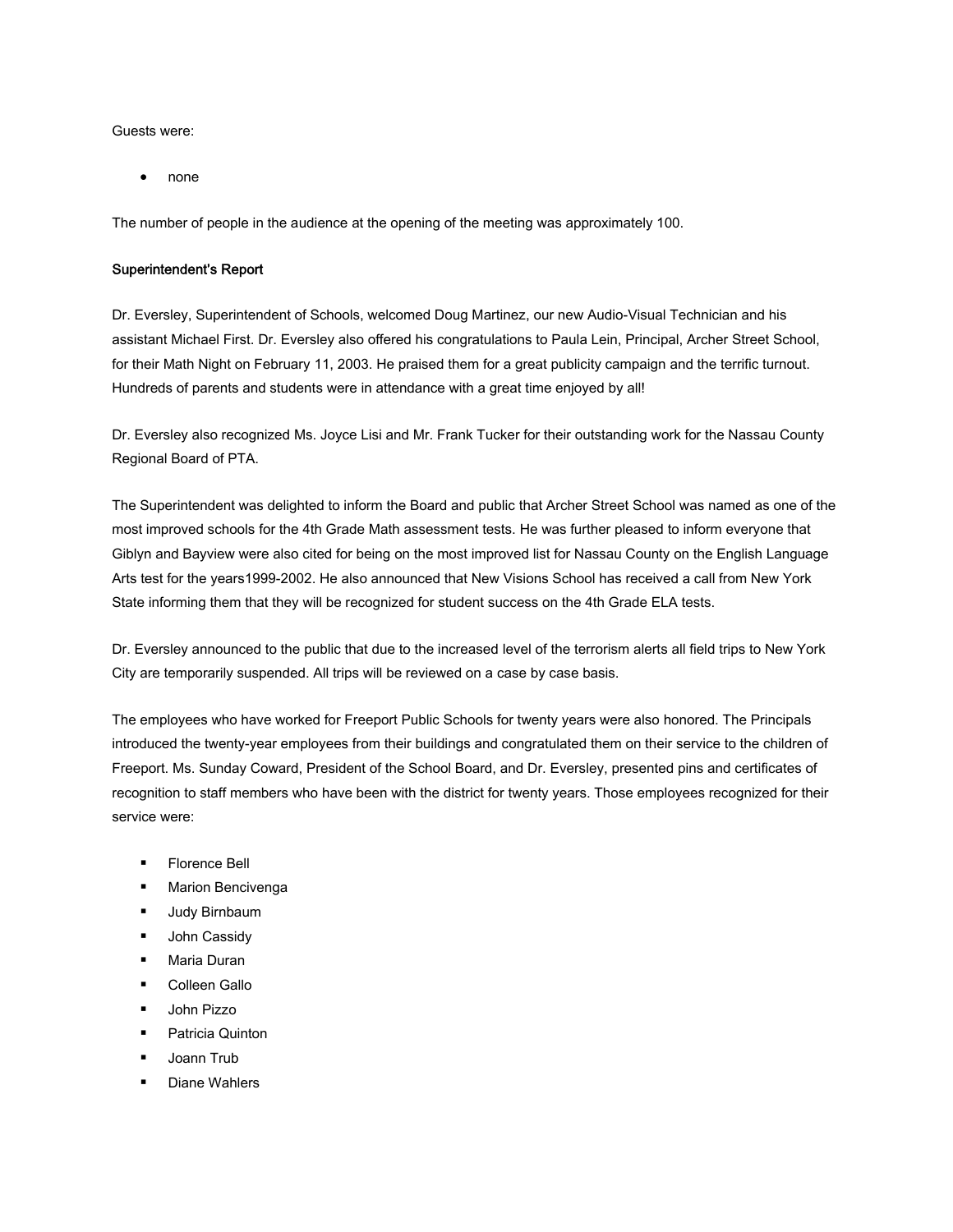#### **EXEC** Catherine Whritenour

The Superintendent and the Board of Education also honored the Honor Society and their new inductees. Dr. Eversley administered the oath and Ms. Sunday Coward congratulated the new inductees and asked them to continue their good work. The new members of the National Honor Society are:

- Ifetayo Blissett
- **Sybil Ferguson**
- **Rosemary Hernandez**
- **Tricia Ramnarine**
- **Lauren Triplett**

Dr. Eversley introduced Dr. Michael Courtney, Principal, Freeport High School, to the Board of Education and the assembled public. Dr. Courtney gave a brief overview on the topic of Middle States Accreditation.

Dr. Eversley took a moment to recognize two teachers from the Archer Street School, Sylvia Moreira and Christine Vargas. These teachers were honored by the New York State Academy for Teaching and Learning, whose mission is to improve the achievement of all students by enhancing teachers' abilities to provide quality instruction based on the New York State learning standards. The teachers become members of the Academy through the Statewide Peer Review Process during which their classroom practice is validated.

At this time a short discussion was held to change the order of the meeting and allow the public to ask their questions or express their concerns.

#### Questions from the Public

The public was given the opportunity to address the Board of Education. Each speaker was allowed to address the Board for 6 minutes. The Board and administration addressed the comments from the public.

#### At 9:30 p.m. the President of the Board called for a brief recess.

At 9:51 p.m. the meeting was called back to order by the President of the Board, Sunday Coward.

The Superintendent continued with his report to the Board. Dr. Eversley discussed the Resolution to Establish the Annual Meeting. Dr. Bediako explained the different propositions which need to be submitted 60 days before a vote and propositions which need to be submitted 30 days before a vote.

The Board again discussed the issue of public participation at planning meetings. It was affirmed that questions will be limited to action items only at planning meetings.

There were no committee reports.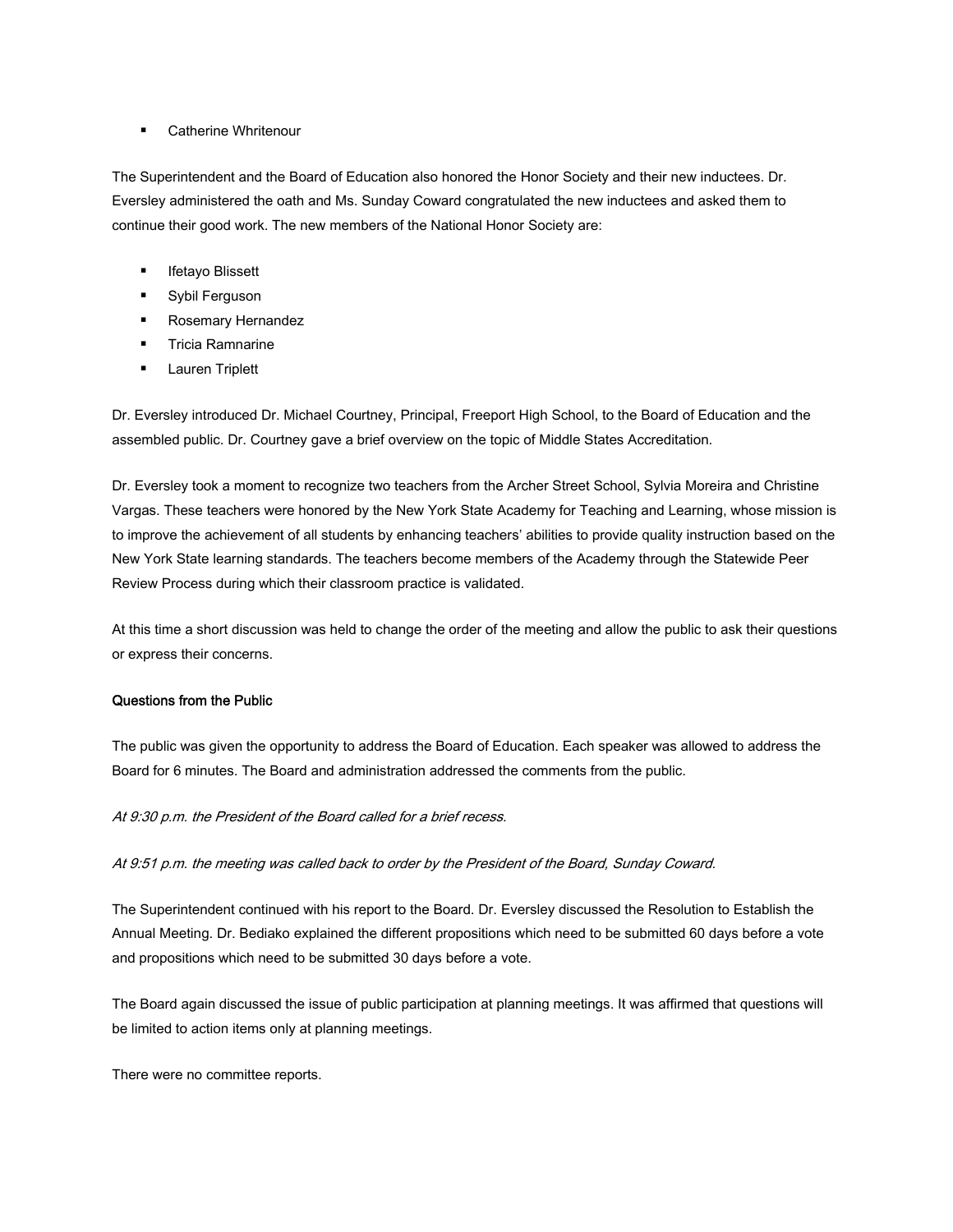#### Items for Action

On a motion by Mr. Raab and a second by Dr. Cattano the following items, on a consent agenda, were approved:

#### Acceptance of the Minutes

RESOLVED that the Board of Education hereby accepts the minutes of the following meetings as written: January 22, 2003

#### Leave of Absence

RESOLVED that the Board hereby grants a request for leave as listed in the following:

- Rosa Malley, part-time Teaching Assistant, effective January 31, 2003 through February 24, 2003, for health reasons.
- Jeanne Dipolito, part-time Teaching Assistant, extension of a leave , February 3, 2003 through February 24, 2003, for health reasons.
- Sheryl Anglim, Physical Education Teacher, effective February 3, 2003 through February 24, 2003, for child care.

#### Retirement of Staff

RESOLVED that the Board of Education of the Freeport Union Free School District hereby accepts the letters of retirement from the following staff member:

> • John Cassidy, Maintenance Supervisor, effective June 30, 2003, after serving the children of Freeport for more than 22 years.

#### Granting of Tenure

Resolved that the Board of Education of the Freeport Union Free School District hereby grants tenure status to the following individual:

• Marie Codispoti, Elementary Teacher, effective March 6, 2003.

#### Resignation of Staff

Resolved that the Board of Education the Freeport Union Free School District hereby accepts the letter(s) of resignation from the following staff members as listed:

- Matthew Yatsyla, Permanent Substitute, effective January 31, 2003.
- Victoria Garcia, part-time Teaching Assistant, effective January 6, 2003.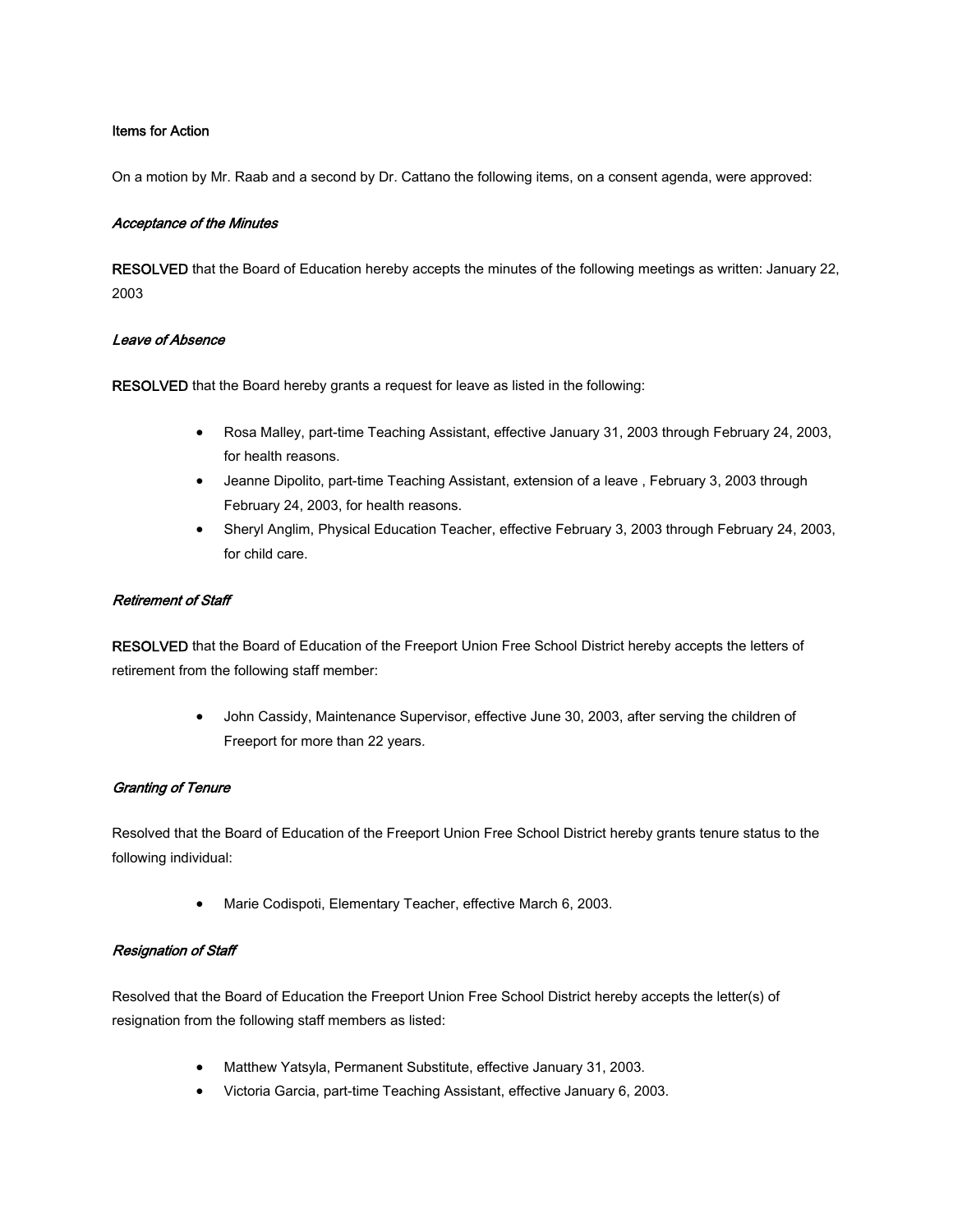- Sharon Power, full-time Teaching Assistant, effective January 22, 2003.
- Jennifer Mattes, Elementary Teacher, effective January 22, 2003.
- Lisa Brown, part-time Teaching Assistant, effective January 27, 2003.

#### Appointment of Staff

#### **Probationary**

RESOLVED that the Board of Education of the Freeport Union Free School District, upon the recommendation of the Superintendent, hereby appoints the individuals listed in the attached Appointment of Staff Report - Probationary, in accordance with the rules of the Board of Regents. These individuals shall possess appropriate certification allowing them to serve as teachers in the public schools of New York:

Cynthia Partee, Science Teacher, (replacing N. Holland, resigned) a probationary appointment effective January 31, 2003. Compensation will be on step 10 of the MA+15 Schedule at \$69,349. Assignment: FHS.

#### Temporary Assignment

Resolved that the Board of Education of the Freeport Union Free School District, upon the recommendation of the Superintendent, hereby appoints the individuals listed in the attached Appointment of Staff Report - Teacher Category, in accordance with the rules of the Board of Regents. These individuals shall possess appropriate certification allowing them to serve as teachers in the public schools of New York:

Matthew Yatsyla, Elementary Teacher, (replacing M. Taboada, LOA) a temporary appointment effective February 3, 2003 through June 30, 2003. Compensation will be on step 1-1A of the U3C Schedule at \$41,163. Assignment: Atkinson.

#### Teacher Assistant and Permanent Substitutes

RESOLVED that the Board of Education of the Freeport Union Free School District, upon the recommendation of the Superintendent, hereby appoints the individuals listed in the attached Appointment of Staff Report - Teacher Assistant Category, in accordance with the rules of the Board of Regents. These individuals shall possess appropriate certification allowing them to serve as teachers in the public schools of New York:

- Roberta Rizzo, Permanent Substitute, (replacing M. Yatsyla, resigned) a temporary appointment effective February 3, 2003 through June 30, 2003. Compensation will be \$125 per day according to the Permanent Substitute Pay Rate. Assignment: Archer.
- Lisa Brown, full-time Teaching Assistant, (replacing D. Bediako, resigned) a probationary appointment effective January 28, 2003 through January 27, 2006. Compensation will be according to the FTAA Schedule at \$12,073. Assignment: Atkinson.
- Janice Ziglar, full-time Teaching Assistant, (replacing S. Power, resigned) a probationary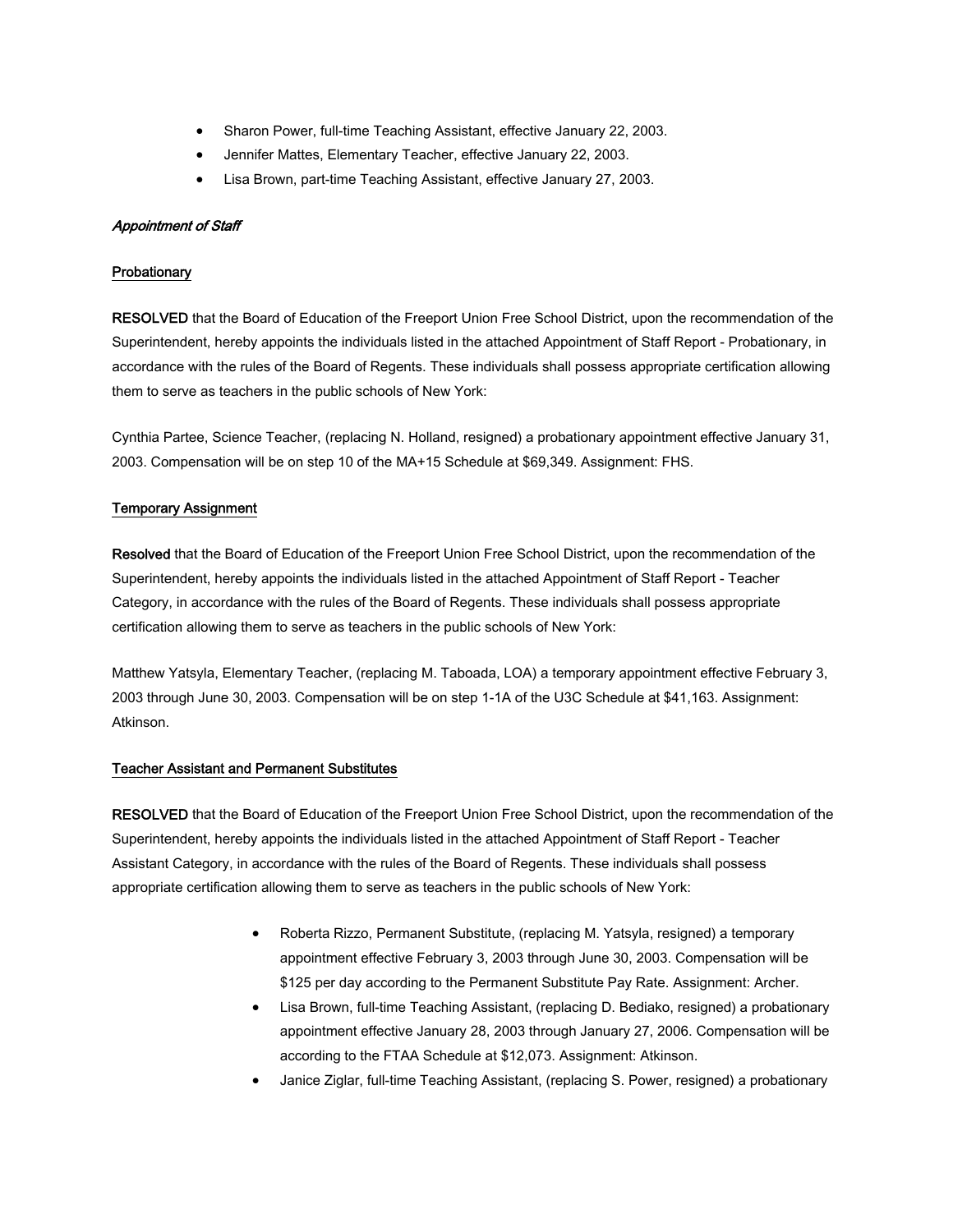appointment effective February 6, 2003 through February 5, 2006. Compensation will be according to the FTAA Schedule at \$12,073. Assignment: Columbus.

• Diane Russini, Part-time Teaching Assistant, (replacing V. Garcia, resigned) this appointment is effective February 6, 2003. Compensation will be according to the FTAA Contract at \$6,899. Assignment: Columbus.

#### Appointment of Non-Instructional Staff

RESOLVED that the Board of Education hereby appoints the individuals as listed in the attached Appointment of Staff Report - Civil Service, in accordance with Civil Service Rules and Regulations: Arthalia Brown, Information Technology Specialist, (replacing K. Birmingham, retired) a provisional appointment effective January 6, 2003 for a period of 26 weeks upon Civil Service approval. Compensation will be according to the Clerical Salary Schedule at \$35,000. Assignment: Administration.

- Douglas Martines, Audio Visual Helper, (replacing R. Grempel, retired) a probationary appointment effective January 29, 2003 for a period of 26 weeks upon Civil Service approval. Compensation will be on step 6 according to the Custodial Unit Salary Schedule at \$41,986. Assignment: Districtwide
- Pedro Rosa, 12 Month Cleaner, (new) a probationary appointment effective January 29, 2003 for a period of 26 weeks upon Civil Service approval. Compensation will be on step 1 of the Custodial Unit Salary Schedule at \$25,584. Assignment: FHS.
- Rosa Caceres, 12 Month Cleaner, (replacing D. Julian, termination) a probationary appointment effective January 29, 2003 for a period of 26 weeks upon Civil Service approval. Compensation will be on step 1 of the Custodial Unit Salary Schedule at \$25,584. Assignment: FHS.
- Timothy Smallwood, 12 Month Cleaner, (new) a probationary appointment effective January 29, 2003 for a period of 26 weeks upon Civil Service approval. Compensation will be on step 1 of the Custodial Unit Salary Schedule at \$25,584. Assignment: FHS.
- William Vasquez, Cleaner, (new) a probationary appointment effective January 29, 2003 for a period of 26 weeks upon Civil Service approval. Compensation will be on step 8 according to the Cleaner Salary Schedule at \$34,788. Assignment: New Visions.

#### CSE/CPSE Minutes

RESOLVED that the Board of Education hereby accepts the minutes of the meetings of the committees on special education and preschool special education for the following dates:

January 8, 2003, January 13, 2003, January 24, 2003, January 31, 2003, February 5, 2003

#### Adoption of the School Calendar 2003-3004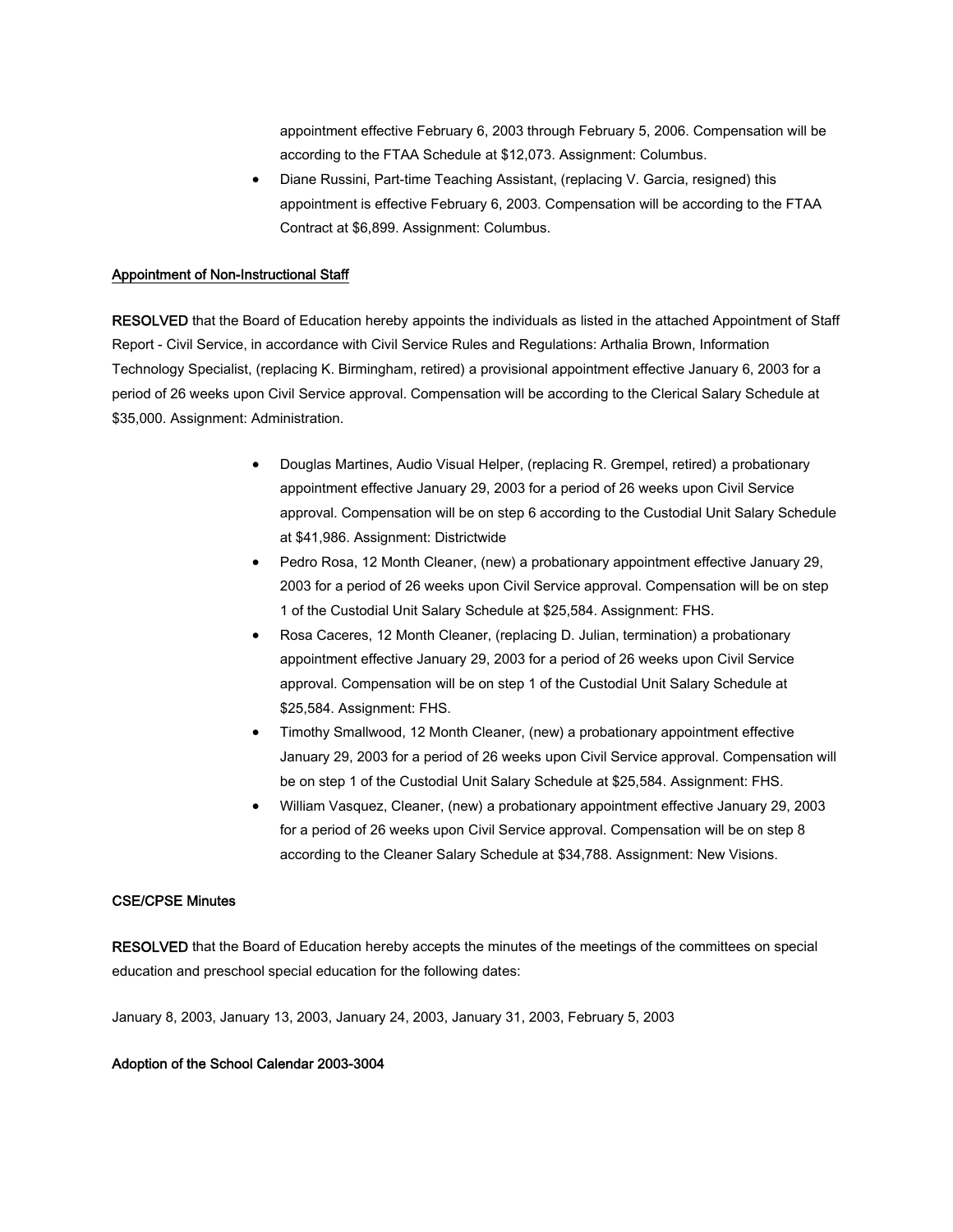Resolved that the Board of Education of the Freeport Union Free School District hereby adopts the attached School Calendar for the 2003-2004 school year

#### Acceptance of a Gift

Resolved that the Board of Education for the Freeport Union Free School District hereby accepts a gift of \$400.00 to provide scholarships for ten students in the SPACE program from a donor who wishes to remain anonymous.

#### Acceptance of Bids

Cafeteria Installation Bid #516

Resolved that the Board of Education of the Freeport Union Free School District hereby awards the following bid as listed in the attached Bid Award Report and as recommended in the attached bid recommendation, accepting the lowest responsible bid as per bid specifications, and reserving the right to increase or decrease quantities of each item as needed.

The motions carried unanimously: Cattano, Coward, Ellerbe, Pineyro, and Raab.

#### Individual Action Items

After some discussion Mr. Raab moved to amend the motion to Establish the Annual Meeting to include evening hours for registration on May 6, 2003 from 6:00 p.m. to 9:00 p.m. and on May 8, 2003 from 6:00 p.m. to 9:00 p.m. The motion was seconded by Ms. Pineyro and unanimously passed.

The vote was: Cattano, Coward, Ellerbe, Pineyro and Raab.

#### Resolution to Establish the Annual Meeting

On a motion by Dr. Cattano the following motion was adopted:

RESOLVED that the Board of Education hereby establishes the Annual Meeting, the Budget Hearing and the Annual Budget Vote and Trustee Election as prescribed in the FOLLOWING resolution.

WHEREAS Chapter 644 of the Laws of the State of New York, amends the Education Law by adding a new section, 2022-a, Vote on Monetary Matters, which requires that a union free school district in a county with a population of one million or more, holding the election of board of education or board of trustees members, the vote upon the appropriation of the necessary funds to meet the estimated expenditures, or on propositions involving the expenditure of money, or authorizing the levy of taxes, provides that such election shall be held on the third Tuesday in May, (May 20, 2003).

AND WHEREAS this act took effect January 1, 1996, and applies to the annual meeting, annual election for board of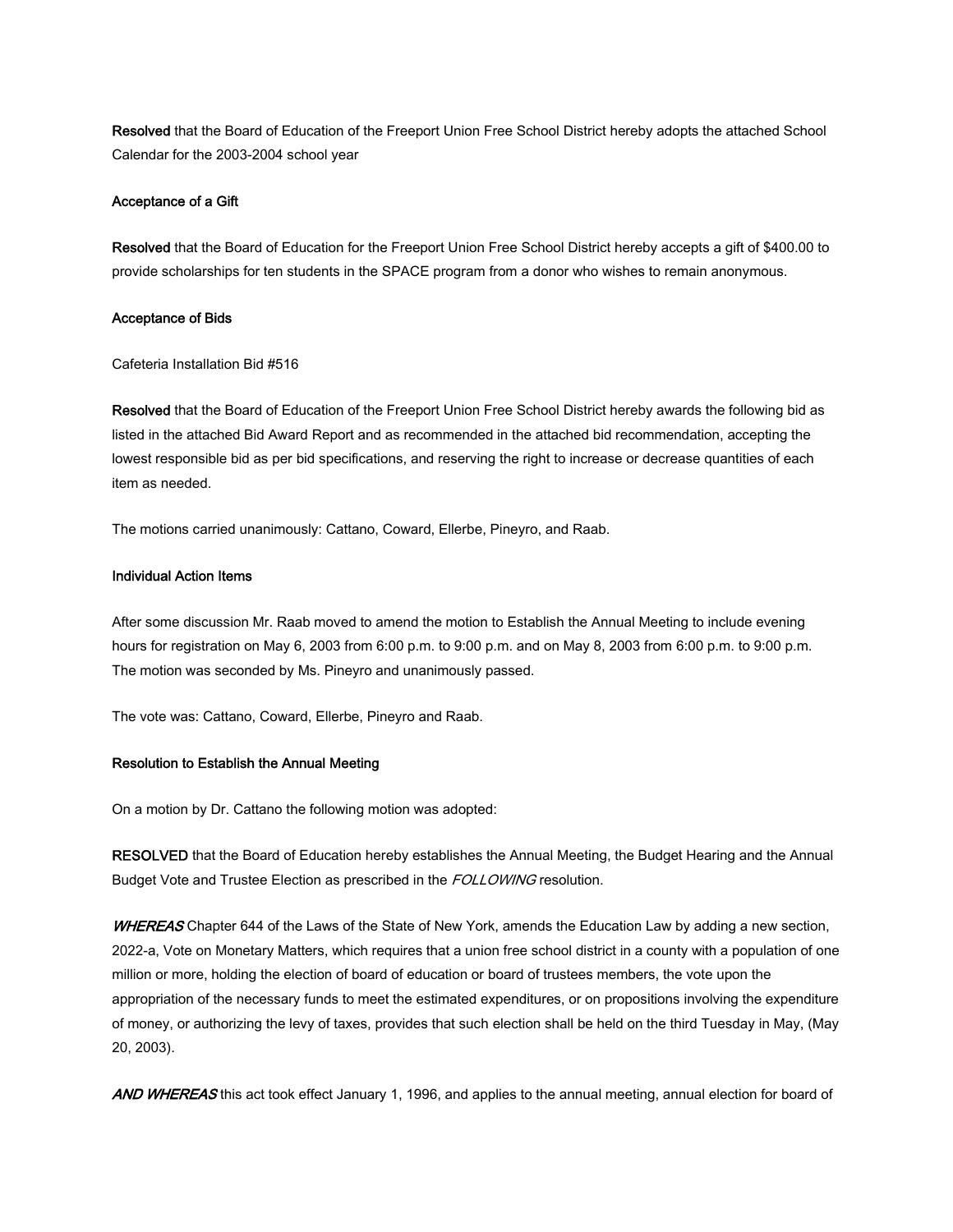education or board of trustees members and annual budget vote or referendum held on or after such effective date.

BE IT RESOLVED, that the Board of Education of the Freeport Union Free School District shall hold a budget hearing on May 7, 2003 at 7:30 PM.

AND BE IT FURTHER RESOLVED that the Clerk of the Board shall, and is hereby directed to, have notices of the Annual Budget Vote and Election to be held on May 20, 2003, published in the Official Papers of the District. These papers shall be The Freeport Baldwin Leader and The Long Island Graphic, two newspapers having general circulation within the District. Said publications shall be at least four times and on the dates as listed for each newspaper. The Freeport Baldwin Leader shall be March 27, April 10, April 24, and May 1, 2003, or an alternate date within the required notification period. The Long Island Graphic shall be March 26, April 9, April 23, and April 30, 2003, or an alternate date within the required notification period, and the Clerk of the Board of Education shall have notices of the May 7, 2003 Budget Hearing published in the Official Papers of the District. Said publications shall be at least four times and on the dates as listed for each newspaper. The Freeport Baldwin Leader shall be on the dates as listed for the notice of the annual budget vote and election or an alternate date within the required notification period. The Long Island Graphic shall be on the dates as listed for the notice of the annual budget vote and election or an alternate date within the required notification period.

FURTHER RESOLVED that the Board of Registration shall be open in accordance with the Laws of the State of New York every school day in the Administration Building, 235 North Ocean Avenue, between the hours of 8:30 o'clock a.m. and 3:30 o'clock p.m. (local time) until May 13, 2003, for the Annual Budget Vote and Election to be held on May 20, 2003. In addition the Board of Registration will be open May 6, 2003 and May 8, 2003 from 6:00 o'clock p.m. until 9:00 o'clock p.m. for residents to register to vote for the Annual Budget and Trustee election to be held on May 20, 2003.

AND FURTHER RESOLVED that this Board of Education determines that voting machines are to be used for the purpose of recording the vote at said meeting of the District to be held on May 20, 2003, between the hours of 6 o'clock a.m. and 9 o'clock p.m. (local time), pursuant to the provisions of the Education Law, and the Clerk of the District is hereby directed to procure such machines as may be necessary for use at said meeting.

BE IT RESOLVED that nominations for the Office of School Trustee shall be filed with the School District Clerk, Administration Building, on or before 5 o'clock p.m. (local time) April 21, 2003, and shall contain at least fifty-one (51) signatures of qualified voters.

FURTHER RESOLVED that a lottery shall take place on April 21, 2003, at 5:15 p.m. for the purpose of determining candidate placement on the ballot.

BE IT RESOLVED that all questions and propositions for the conduct of the meetings and elections, other than those for the Office of School Trustee, which the qualified voters of the District desire to be placed on the voting machines, shall be filed with the School District Clerk, Administration Building, on or before 5 o'clock p.m. (local time), April 21, 2003 upon the presentation of a petition signed by at least one hundred twenty-seven (127) qualified voters of the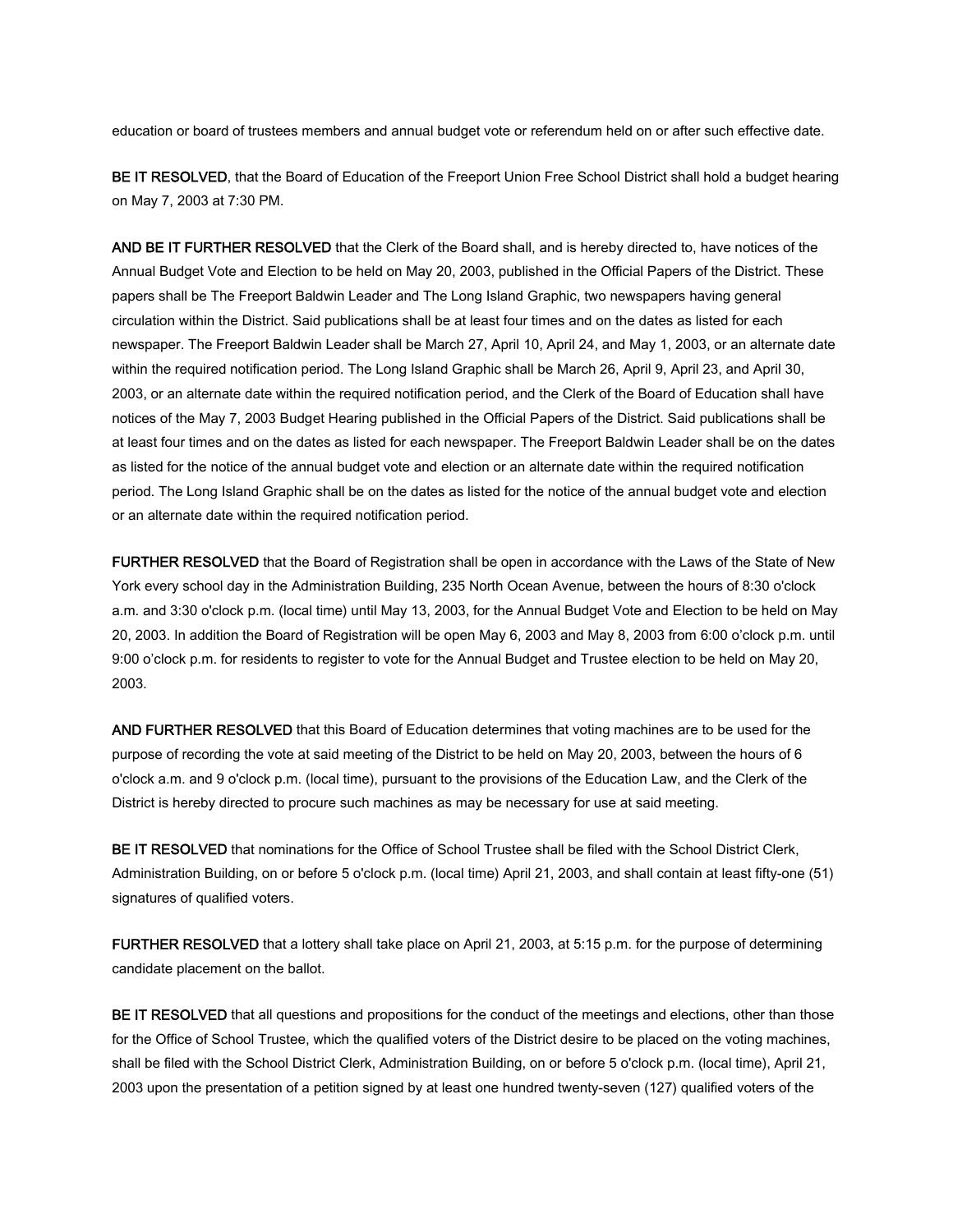School District. The Board of Education reserves the right to edit or amend any proposition without changing the intent thereof.

BE IT FURTHER RESOLVED that petitions for propositions which are required by law to be included in the notice of the annual meeting must be submitted no later than 5:00 p.m. on or before March 21, 2003 upon the presentation of a petition signed by at least one hundred twenty-seven (127) qualified voters of the School District. The Board of Education reserves the right to edit or amend any proposition without changing the intent thereof.

BE IT RESOLVED that absentee ballots will be provided for the election of Board members and Budget Vote, in accordance with Education Law of the State of New York, §2018-a.

The motion was seconded by Ms. Pineyro and unanimously passed. The vote was: Cattano, Coward, Ellerbe, Pineyro and Raab.

At 10:15 p.m. a motion was made by Mr. Raab to go into Executive Session to discuss a particular matter of personnel. The motion was seconded by Dr. Cattano, and the motion passed.

The vote was: Cattano, Coward, Ellerbe, Pineyro and Raab.

At 10:20 p.m. Mr. Raab moved to adjourn to open session. The motion was seconded by Ms. Pineyro, and carried: Cattano, Coward, Ellerbe, Pineyro, and Raab.

Resolution to ratify and approve wages and fringe benefits currently provided to Central Office Administrators

Mr. Ellerbe made the following motion: **BE IT RESOLVED** that the Board of Education of the Freeport Union Freeport School District herewith ratifies and approves the wages and fringe benefits currently provided to the following indicated Central Office administrators:

- Assistant Superintendent for Personnel Dr. Mary R. Bediako
- Assistant Superintendent for Business Kishore Kuncham
- Manager of Computer Operations Carol Peters
- Director of School Facilities Spiro Colaitis
- School Lunch Manager Jeannie Romeo

FURTHER, since these wages and fringe benefits were not codified in the past, therefore,

BE IT FURTHER RESOLVED, that the Board of Education hereby directs the Superintendent of Schools to draw up and sign individual employment agreements with the above-referenced administrators, which agreements reflect the wage and fringe benefits currently provided to such administrators and approved by the Board of Education.

The motion was seconded by Ms. Pineyro and passed.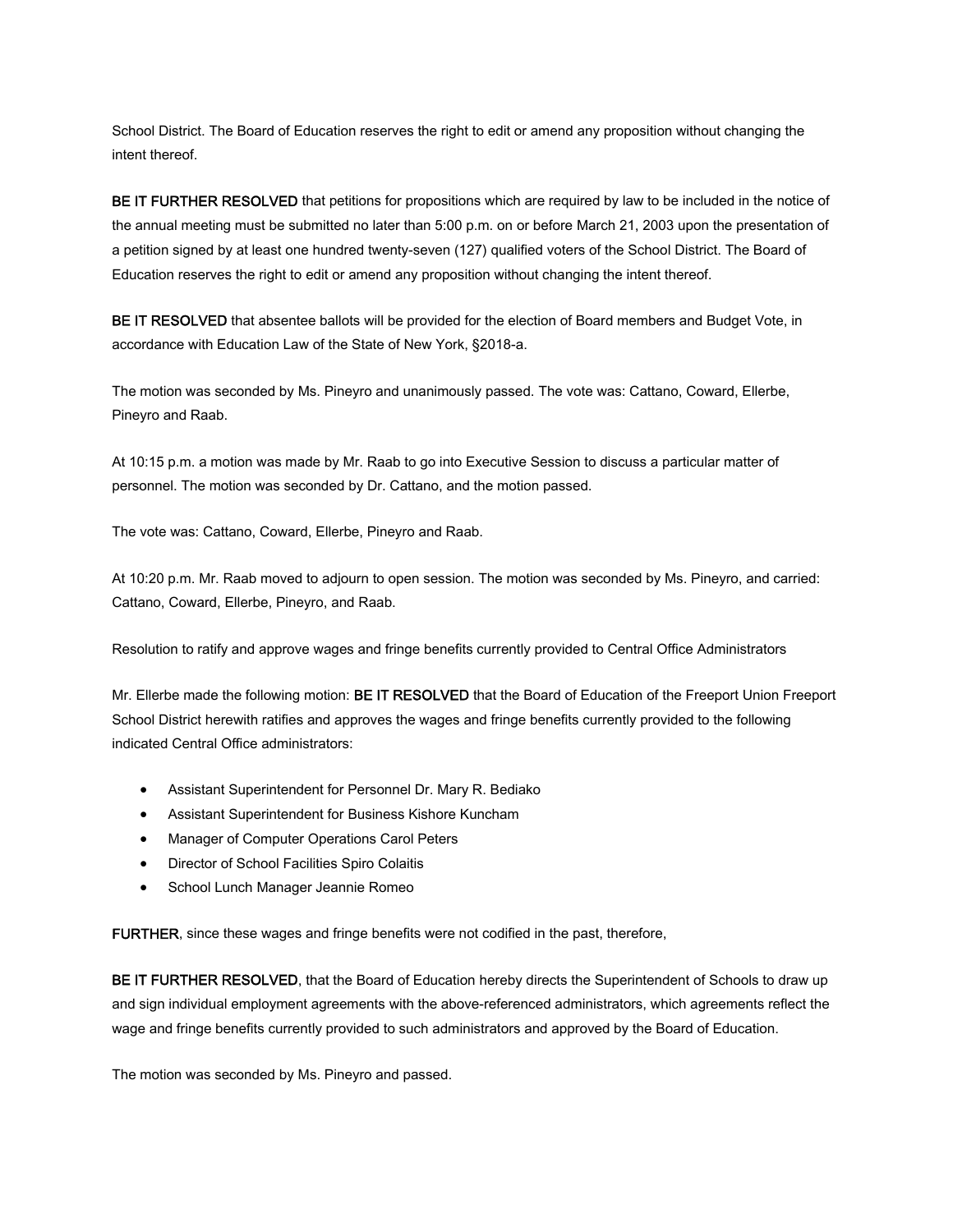The vote was:

- Yea; Coward, Ellerbe, and Raab.
- Nay; Cattano.
- Abstention; Pineyro.

Resolution to Approve 2002/2003 Salaries for Certain Central Office Administrators

Ms. Pineyro made the following motion: BE IT RESOLVED that the Board of Education of the Freeport Union Free School District hereby approves the 2002/2003 salaries for the following Central Office Administrators retroactive to July 1, 2002 as listed below:

- Dr. Mary R. Bediako \$128,960.00
- Sophie Codispodo \$56,650.00
- Spiro Colaitis \$97,760.00
- Kishore Kuncham \$144,717.50
- Carol Peters \$77,539.00
- Jeannie Romeo \$68,607.00
- Thomas Volpe \$64,890.00

BE IT FURTHER RESOLVED, that the Board of Education hereby directs the Superintendent to sign individual agreements with the above-referenced administrators, which agreements reflect the wages approved by the Board of Education.

The motion was seconded by Mr. Ellerbe and failed.

The vote was:

- Yeas; Coward, Ellerbe.
- Nays; Cattano.
- Abstention; Pineyro, Raab.

#### Executive Session

At 10:50 p.m. Ms. Coward moved to adjourn to executive session for a particular matter of personnel and collective negotiations pursuant to Article 14 of Civil Service Law with the FTA.

The motion was seconded by Mr. Ellerbe, and unanimously carried: Cattano, Coward, Ellerbe, Pineyro, and Raab.

At 11:46 p.m. Mr. Raab moved to adjourn to open session. The motion was seconded by Mr. Ellerbe, and unanimously carried: Cattano, Coward, Ellerbe, Pineyro, and Raab.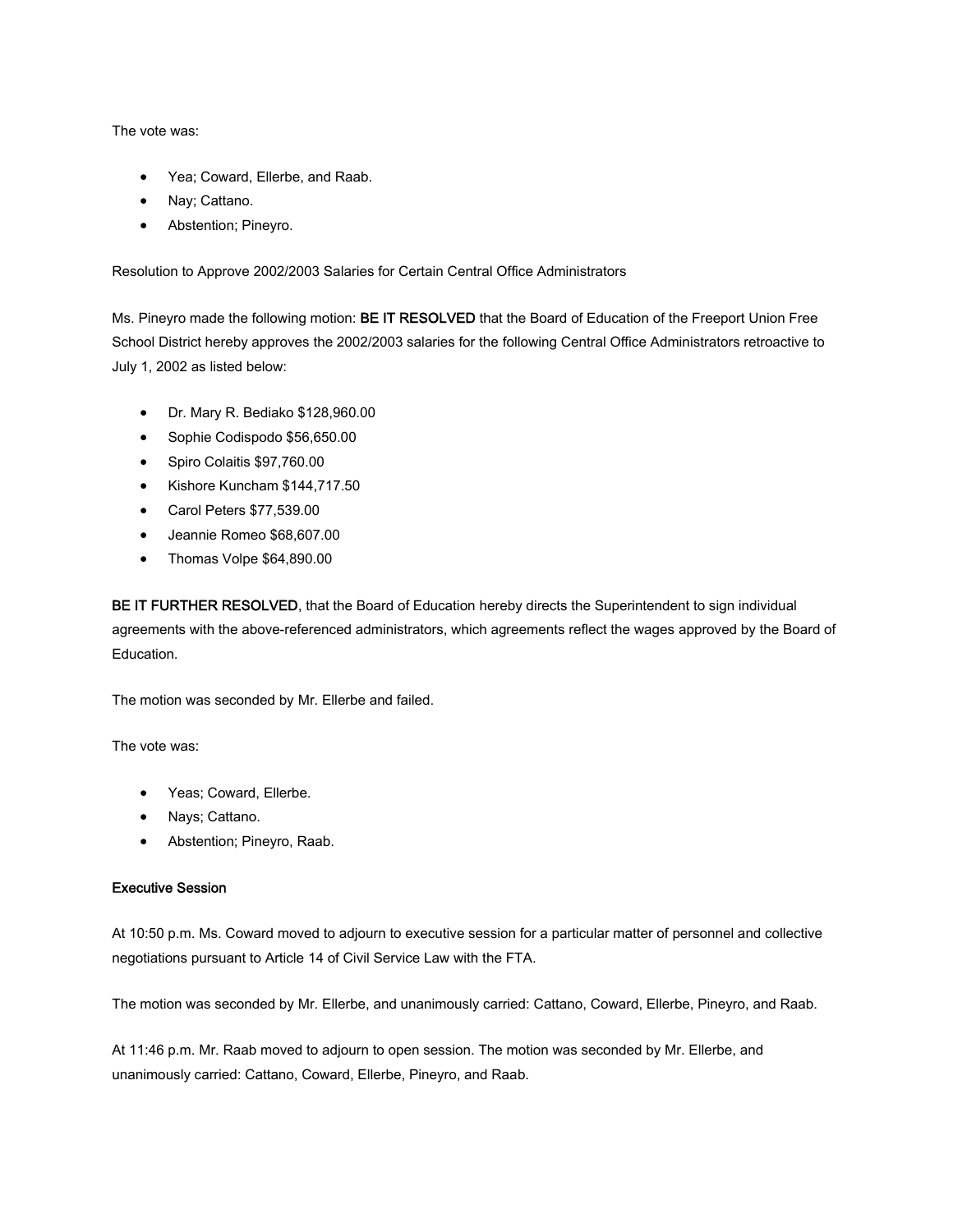Mr. Raab moved to reconsider the "Resolution to Approve 2002/2003 Salaries for Certain Central Office Administrators".

The motion was seconded by Mr. Ellerbe, and carried.

The vote was:

- Yea; Coward, Ellerbe, and Raab.
- Nay; Cattano
- Abstention; Pineyro.

Resolution to Approve 2002/2003 Salaries for Certain Central Office Administrators

Mr. Raab made the following motion: BE IT RESOLVED that the Board of Education of the Freeport Union Free School District hereby approves the 2002/2003 salaries for the following Central Office Administrators retroactive to July 1, 2002 as listed below:

- Dr. Mary R. Bediako \$128,960.00
- Sophie Codispodo \$56,650.00
- Spiro Colaitis \$97,760.00
- Kishore Kuncham \$144,717.50
- Carol Peters \$77,539.00
- Jeannie Romeo \$68,607.00
- Thomas Volpe \$64,890.00

BE IT FURTHER RESOLVED, that the Board of Education hereby directs the Superintendent to sign individual agreements with the above-referenced administrators, which agreements reflect the wages approved by the Board of Education.

The motion was seconded by Mr. Ellerbe and passed.

The vote was:

- Yeas; Coward, Ellerbe, Raab.
- Nays; Cattano.
- Abstention; Pineyro.

#### Adjournment

At 11:49 p.m., with no other business, on a motion by Mr. Raab and seconded by Mr. Ellerbe, the Board adjourned the meeting. The vote was unanimous: Cattano, Coward, Ellerbe, Pineyro and Raab.